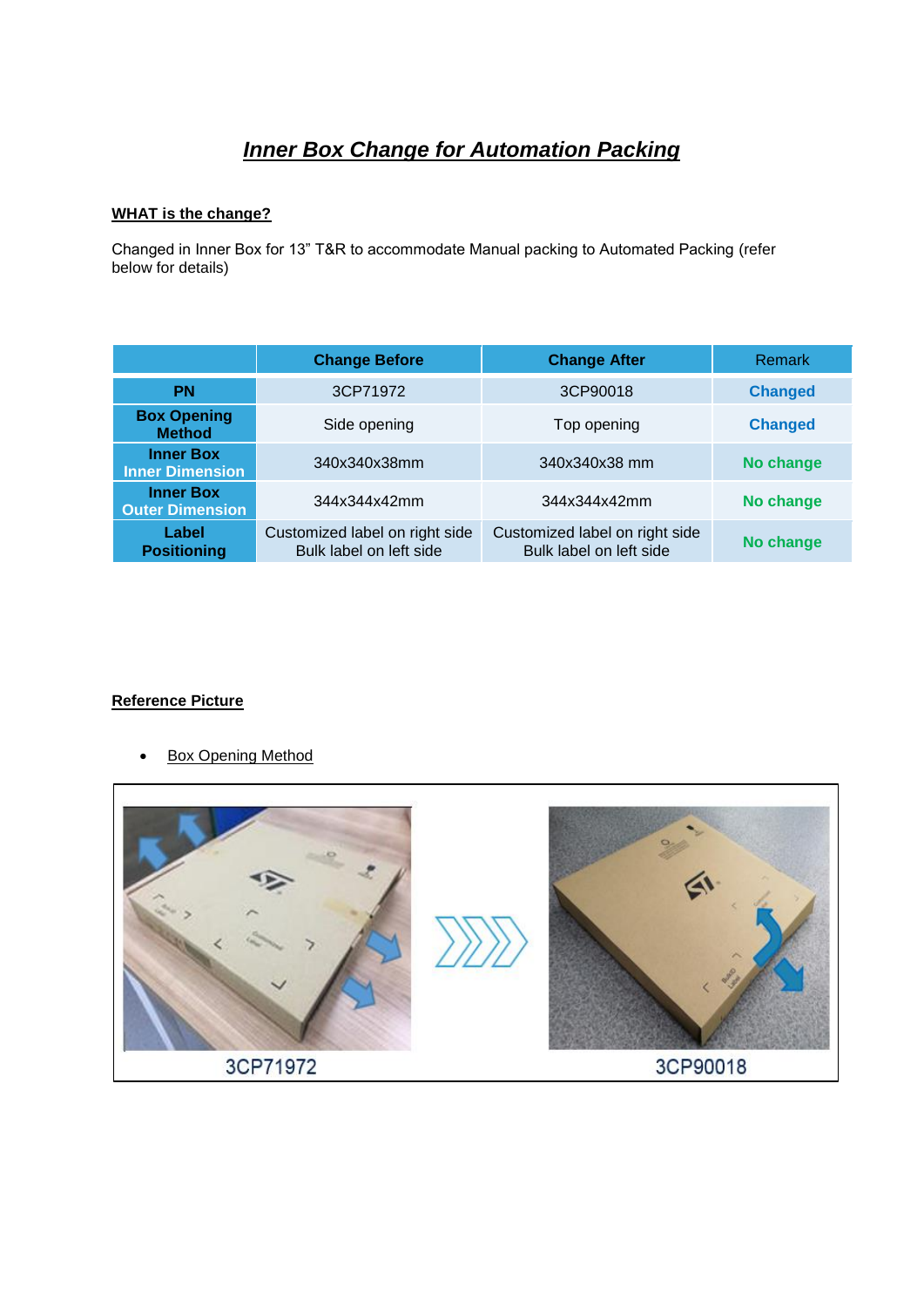• Inner Box Measurement Illustration

# Reference 1: Inner Dimension Measurement (LxWxH)



Reference 2: Outer Dimension Measurement (LxWxH)



# **WHY?**

- To deploy Automation on Packing Line in ST Shenzhen.
- Current inner box 3CP71972 can only be open in side direction, this can't be handled by Automation Handler.
- To introduce new inner box design 3CP90018 which could be open on top direction to accommodate by the machine.

#### **WHEN will this change occur?**

November 25 th, 2019

#### **HOW will the change be qualified?**

The New Inner Box packing has been qualified using Standard ST Microelectronics Specifications for Quality.

Major steps of the qualification plan are:

- Internal Quality Control / IQC
- **Workability**
- Drop Test
- Line Stressing (To be completed by November 18th, 2019). Note: If result of Line stressing is good, shipment of this lot can be made on November 25<sup>th</sup>, 2019.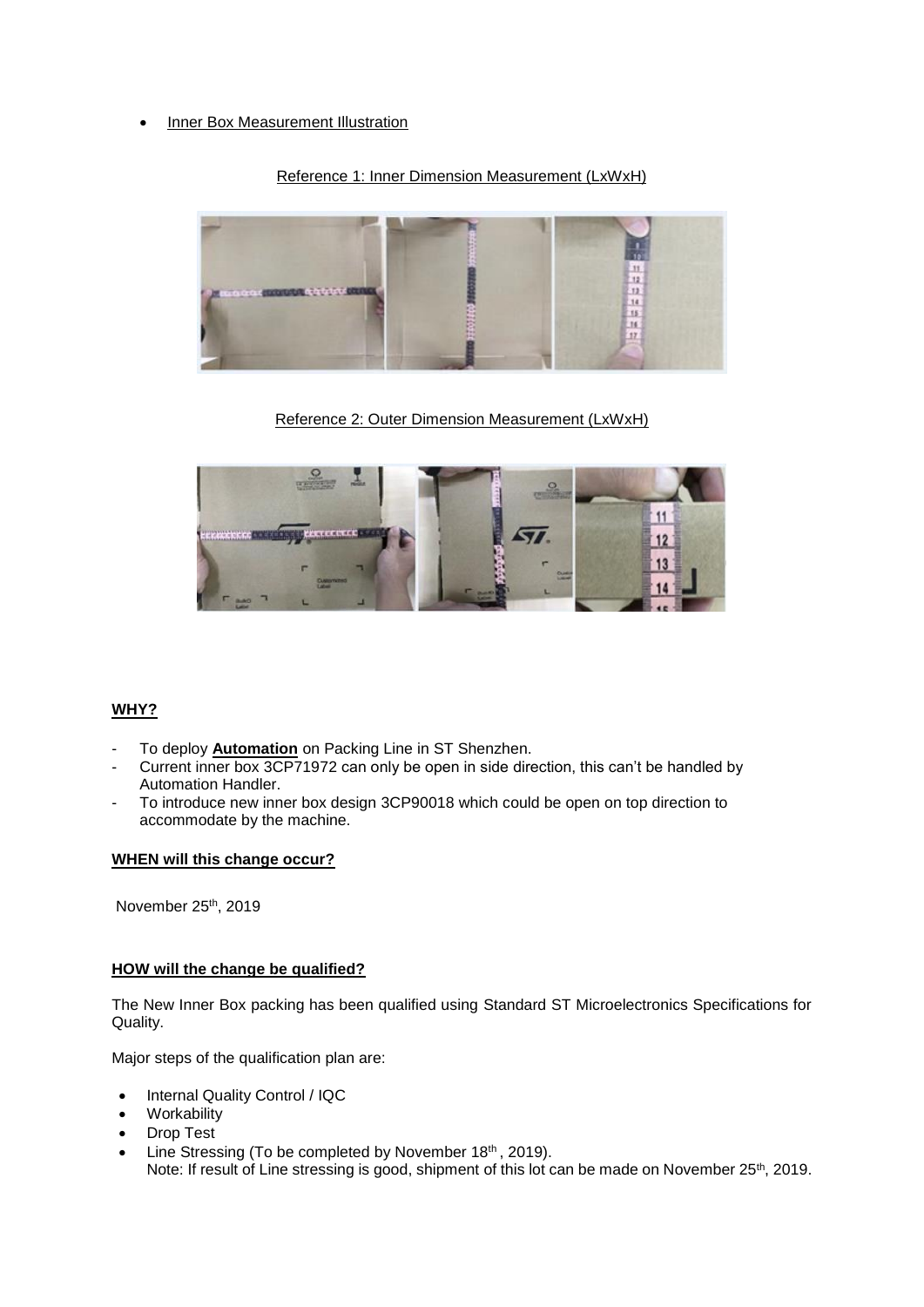# **IMPACTS of the Change**

Form: No change Fit: No change (Inner Box opening from Side direction to Top direction) Function: No change Reliability: No change Processability: No change

# **APPENDICES:**

APPENDIX 1 Risk assessment APPENDIX 2 Qualification plan / result